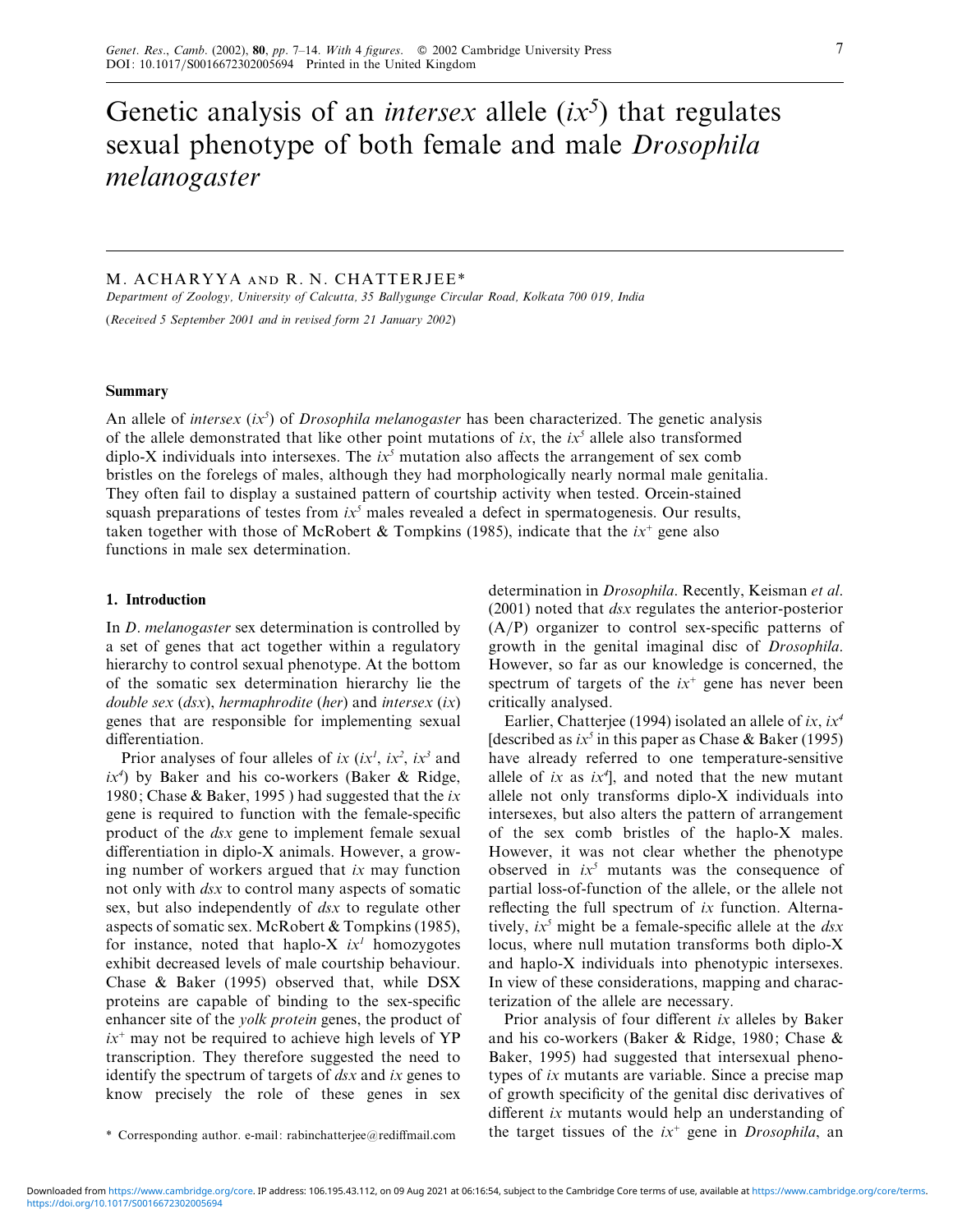

Fig. 1. Scanning electron micrographs showing the terminalia of: (*a*) an XX,  $ix^{1}/ix^{1}$  individual; (*b*) an XX,  $ix^{2}/ix^{2}$ individual; (*c*) an XX, *ix<sup>5</sup>/ix<sup>5</sup>* individual, reared at 18 °C; (*d*), (*e*) two XX, *ix<sup>5</sup>/ix<sup>5</sup>* individuals reared at 25 °C; and (*f*) an XX,  $ix^5/ix^5$  individual reared at 29 °C. Note the robustness of the intersexual characters of the XX,  $ix^5/ix^5$  individual reared at 29 °C. AP, anal plate; GA, genital arch; LP, lateral plate; VP, vaginal plate.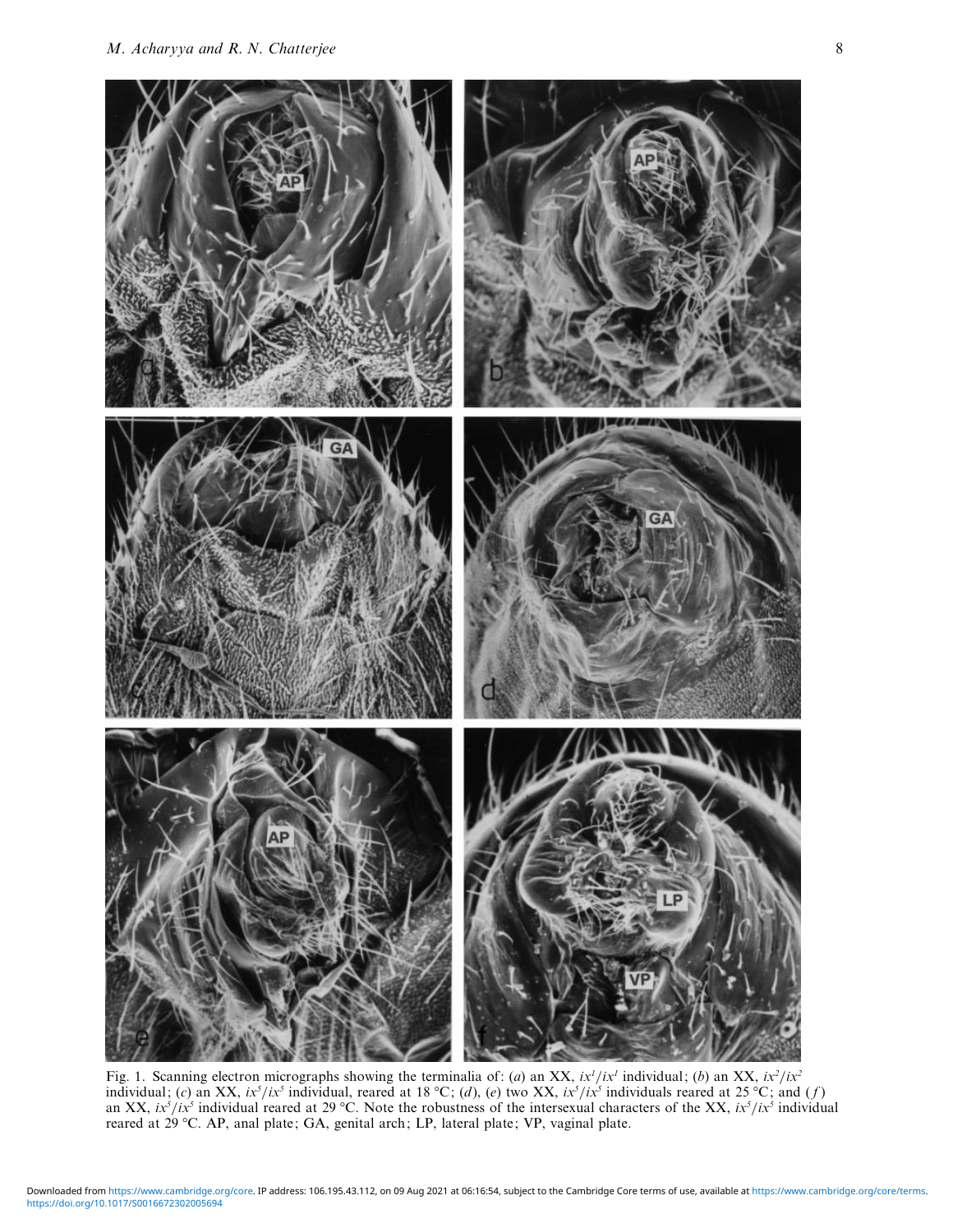attempt has also been made here to analyse the morphological phenotypes of adults with different *ix* alleles using scanning electron microscopy (SEM). SEM provides high resolution, large depth of focus and apparent oblique illumination which gives the impression of three-dimensional structure.

In this paper we have therefore made an attempt to map and characterize the  $ix<sup>5</sup>$  allele and to reassess the function of  $ix^+$  in the sex determination pathway of *Drosophila*. Our results reveal that  $ix^5$  is allelic to  $ix^1$ and  $ix<sup>+</sup>$  also functions in the male sex determination pathway.

# **2. Materials and methods**

# (1) *Fly stocks*

(a) *The* ix *alleles*.  $ix^1$  is a spontaneous *ix* allele first reported by Morgan *et al*. (1943) and employed by Kroeger (1959). We have used the following  $ix^1$  stocks for the present investigation: (a)  $B^sY$ , pr cn ix<sup>1</sup>/SM5; (b)  $B^sY$ , *pr cn ix<sup>1</sup> bw/SM5*; and (c) *y sn<sup>3</sup>*, *pr cn ix<sup>1</sup>*}*SM5*. *ix<sup>2</sup>* is a UV-induced *ix* allele first reported by Meyer (1958). Description of the two *ix* alleles can be found in Baker & Ridge (1980) and Chase & Baker (1995).

(b) *New allele of* ix.  $ix^5$  is a spontaneous *ix* allele (Chatterjee, 1994) maintained in this laboratory as  $B^sY$ , *pr cn ix*<sup>5</sup>/*SM5*. Salivary gland chromosome analyses indicated that the mutant flies are chromosomally normal.

(c) *Other fly stocks*. Other fly stocks include (a) *en lacZ*}*CyO*; (b) *Df* (*2R*) *en<sup>B</sup>* [47E3-6; 48A4] which was obtained from Dr P. Sinha, Indore and (c) In (1) dl-49,  $Sxt^{f+1}$   $v^{of}$   $g^4$ ,  $Dp(1;3)$   $sn^{13al}$  which was obtained from Dr R. Nothiger, Switzerland.

The Oregon R strain, isogenic for the second and third chromosomes, obtained from our laboratory, was used as a wild-type strain.

Flies were raised on standard *Drosophila* food medium containing cornmeal, molasses, yeast and agar-agar. Propionic acid was added as mould inhibitor. Adults and all developmental stages were reared at  $24 \pm 1$  °C. Descriptions of mutations and chromosomes can be found in Lindsley & Zimm (1992).

### (ii) *Preparation of the specimen for microscopy*

Specimen were prepared for light microscopy as described by Szabad (1978) and mounted in Euparol. External genitalia and sex combs were examined

under a compound microscope (Zeiss) using  $\times 10$ ocular and  $\times$  40 objective lenses. For SEM, the flies were sputter-coated with gold–palladium and viewed at 25 kV with a Hitachi S 530 microscope. Photomicrographs were taken whenever necessary.

## (iii) *Preparation of testes squash*

Orcein-stained testes were prepared for light microscopy following the methods of Lifschytz & Harven (1977). Slides were examined under a Zeiss phasecontrast microscope.

#### (iv) *Behaioural assay*

Male courtship behaviour was assayed and the courtship indices (C.I.) were measured as described by McRobert & Tompkins (1985), except that very light anaesthesia with ether was used during initial collection of some adults.

#### **3. Results**

## (i) *Localization*

Chase & Baker (1995) have localized the *ix* gene by examining the patterns of complementation of *ix* point mutations with a set of overlapping deletions. They noted that the *ix* gene is located to the cytogenetic interval between 47E3–6 and 47F11–18 of the salivary gland chromosome. Our results also reveal that *ix<sup>5</sup>* is complemented by *en lacZ* (48A), but not complemented by  $Df(2R)$  *en*<sup>*B*</sup> (data not included). It seems, therefore, that  $ix^5$  is allelic to  $ix^1$ . A similar range of intersexual morphological characteristics was observed for each of the *ix* alleles at 18  $\degree$ C and/or 29  $\degree$ C and independent of whether the mutation was homozygous or hemizygous (see below). These results clearly indicate that the *ix<sup>5</sup>* mutant does lie within the 47E3–6 to 47F11–18 region of the second chromosome.

# (ii) *Phenotypes*

The morphological phenotypes of XX,  $ix^{1}/ix^{1}$  and  $XX$ ,  $ix^2/ix^2$  are shown in Fig. 1*a*, *b*. As expected, these flies were phenotypically intersexes with simultaneous realization of both male and female developmental pathways. Furthermore, to assess whether the range of intersexual characteristics of XX,  $ix^5/ix^5$  corresponds to the phenotype associated with those previously known *ix* mutations, morphology of terminal abdominal segments of the animals homozygous for the  $ix^5$  mutant, raised at different temperatures, was examined using SEM.

Our results reveal that the increased robustness of the intersexual phenotype was largely, but not entirely,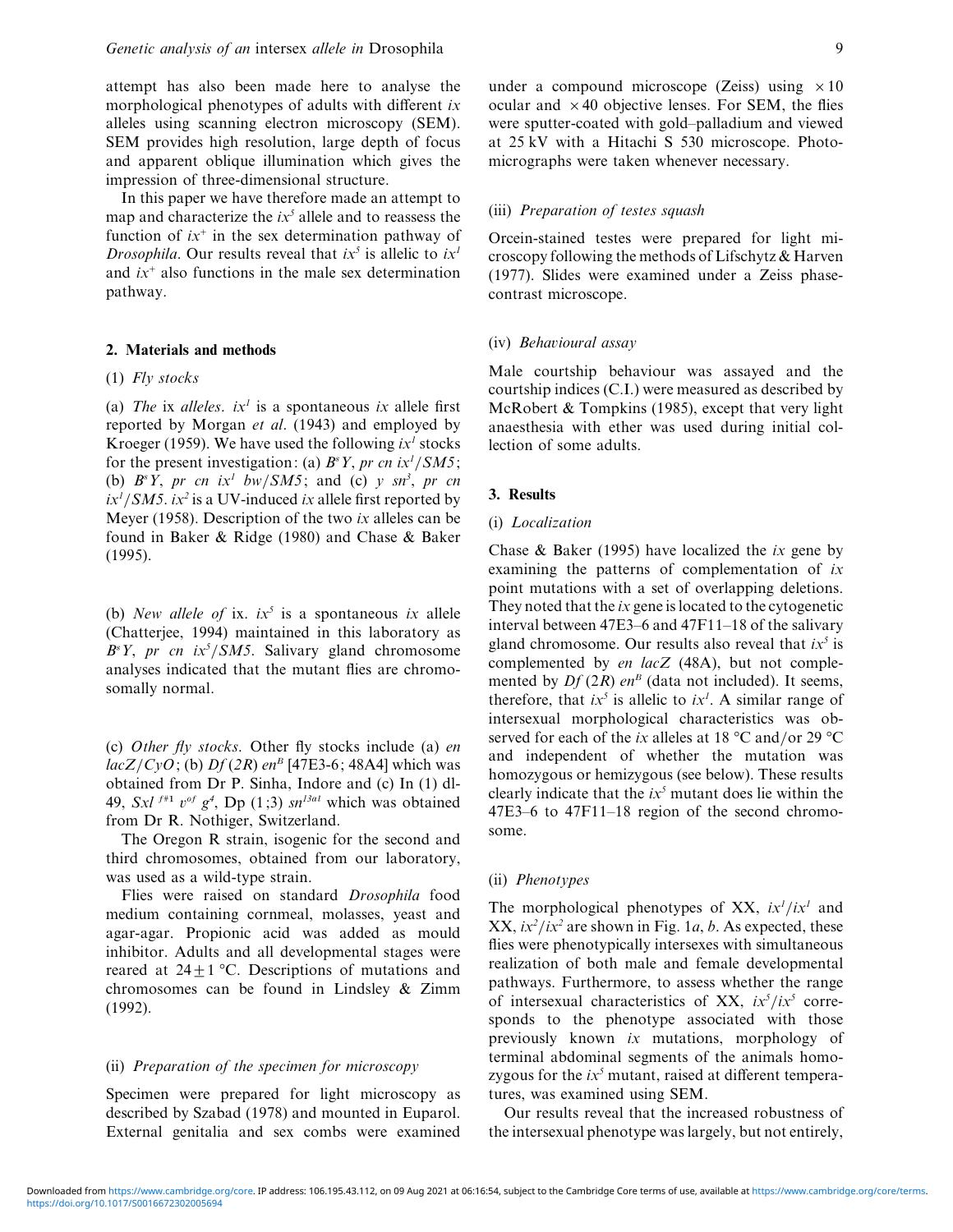

Fig. 2. Morphology of the foreleg basitarsus of XY,  $ix^5/ix^5$  individuals. Note the arrangements of the sex comb teeth of the flies. (*a*) An example of the sex comb of foreleg where teeth were arranged in more than one row (arrow). (*b*) An example of sex comb of foreleg where some teeth were slender and pointed in appearance (arrow). (*c*) An example of irregular and clustered arrangement of the sex comb teeth (arrow). (*d*) An example of the arrangement of sex comb teeth and mechanosensory bristles (arrow) in XY,  $ix<sup>5</sup>/ix<sup>5</sup>$  males, using SEM.

attributable to the effect of temperature (see below). As it appears from Fig. 1*c*, when XX,  $ix^5/ix^5$  flies were reared at 18 °C, the sixth and seventh sternite bristles of some animals were female-like. The male derivatives of the genital disc, genital arch and phallus apparatus were poorly formed in the flies. The anal plates were laterally positioned as in males, but they remain fused (Fig. 1*c*). When the  $ix^5$  flies were reared at 25 °C, intersexual characters were seen with variable phenotypes. For example, in some flies the terminal segments were not clearly differentiated (Fig. 1*d*). In these intersex flies, none of the male or female genital organs of the flies were developed and the anal plate remained undifferentiated. However, their segmentation pattern followed the male pathway although a genital-arch-like structure was developed (Fig. 1*d*). In some flies, simultaneous realization of both male and female developmental pathways was noted (Fig. 1*e*). When the flies were reared at 29 °C, both male and female genital primordia developed simultaneously and differentiated distinctive intersexual characters of the terminal abdominal segment of the body (Fig. 1*f* ). In these individuals a rudimentary penis-like structure was noted. Curiously, it may be noted here that, as seen from the photomicrographs (Fig. 1*a*–*f* ), the morphology of the bristles of the terminal abdominal segments of all intersex flies was abnormal, although the penetrance and expressivity were not the same. Together these data clearly suggest that the  $ix^5$  allele represents a substantial, if not complete, loss-offunction mutation.

In XY,  $ix^5/ix^5$  individuals sexual phenotypes are male except for the morphology of the bristles of the terminal abdominal segments.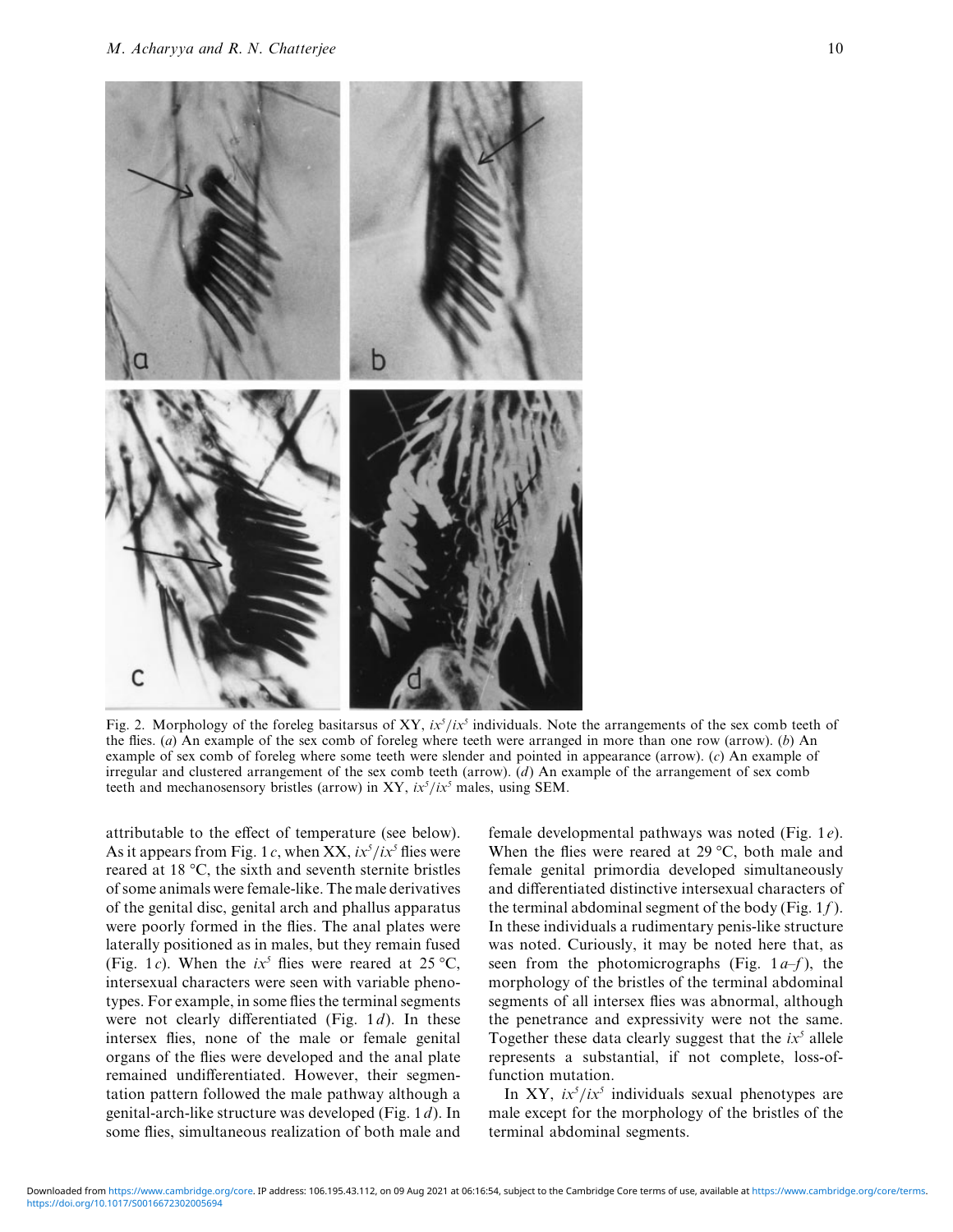

Fig. 3. Regression analysis of the number of right and left sex comb teeth of the forelegs of males with genotype (*a*)  $i\frac{x^3}{ix^4}$ ,  $j\frac{y^4}{ix^5}$ ,  $k\frac{z^5}{ix^5}$ ,  $k\frac{z^5}{ix^5}$  and  $k\frac{z^7}{ix^5}$ .

#### (iii) *The genital disc*

When genital discs of XX,  $ix^{1}/ix^{1}$  and XX,  $ix^{5}/ix^{5}$ larvae were examined critically, it was noted that female and male genital primordia of the disc developed simultaneously in both types of flies. This observation further established the fact that the pattern of organization of the genital disc of XX,  $i x<sup>1</sup>/i x<sup>1</sup>$  and XX,  $i x<sup>5</sup>/i x<sup>5</sup>$  individuals is comparable. In this context, it may be noted here that in some larval genital discs of  $ix^5$  individuals there was a loss of monolayer organization. Analysis of terminal abdominal segments of some (5–10%) XX,  $ix^5/ix^5$  flies also showed that a large mass of chitinous outgrowth protrudes from the vaginal opening. The structure has also been noted earlier in XX,  $ix<sup>1</sup>/ix<sup>1</sup>$  flies and referred to as a 'genital knob' (see Lindsley & Zimm, 1992).

#### (iv) *Male sex comb*

The effects of the  $ix^5$  mutation on the arrangement of the sex comb on the foreleg of XY,  $ix^5/ix^5$  males are shown in Fig. 2*a*–*d*. As it appears from the photomicrographs, in some males the sex comb teeth were arranged in more than one row (Fig. 2*a*). In some flies, sex comb teeth were slender and pointed in

appearance (Fig. 2*b*). An irregular and clustered arrangement of the sex comb teeth was also noted in some flies (Fig. 2*c*). Closer examination showed that the structure and arrangement of small bristles (mechano-sensory bristles) near the sex comb areas were abnormal (Fig. 2*d*). It therefore appears that the  $ix<sup>5</sup>$  mutation causes disruption of cell lineages, at least in the sex comb area of males.

An analysis of the number of sex comb teeth of *ix*  $(ix<sup>1</sup>$  and  $ix<sup>5</sup>$ ) males further indicates that there was a positive correlation between the right and left side measurements. The left–right correlations of the comb tooth number in the  $ix^{1}/ix^{1}$ ,  $ix^{5}/ix^{5}$  and  $ix^{1}/ix^{5}$  males were  $0.249$ ,  $0.087$  and  $0.225$  respectively (Fig. 3). The low correlation between left and right combs, coupled with the high variation for the trait (see Fig. 2*a*–*d*) in  $ix<sup>5</sup>$  males, clearly suggests that the product of the  $ix$ locus functions in a cell-autonomous manner in the foreleg, and is required in the leg disc after the resumption of cell division at pupariation for sexually dimorphic differentiation of the foreleg.

# (v) *The internal reproductie organs*, *gonadal morphology and fertility*

As reported earlier in other *intersex* individuals, the morphology of the internal reproductive organs of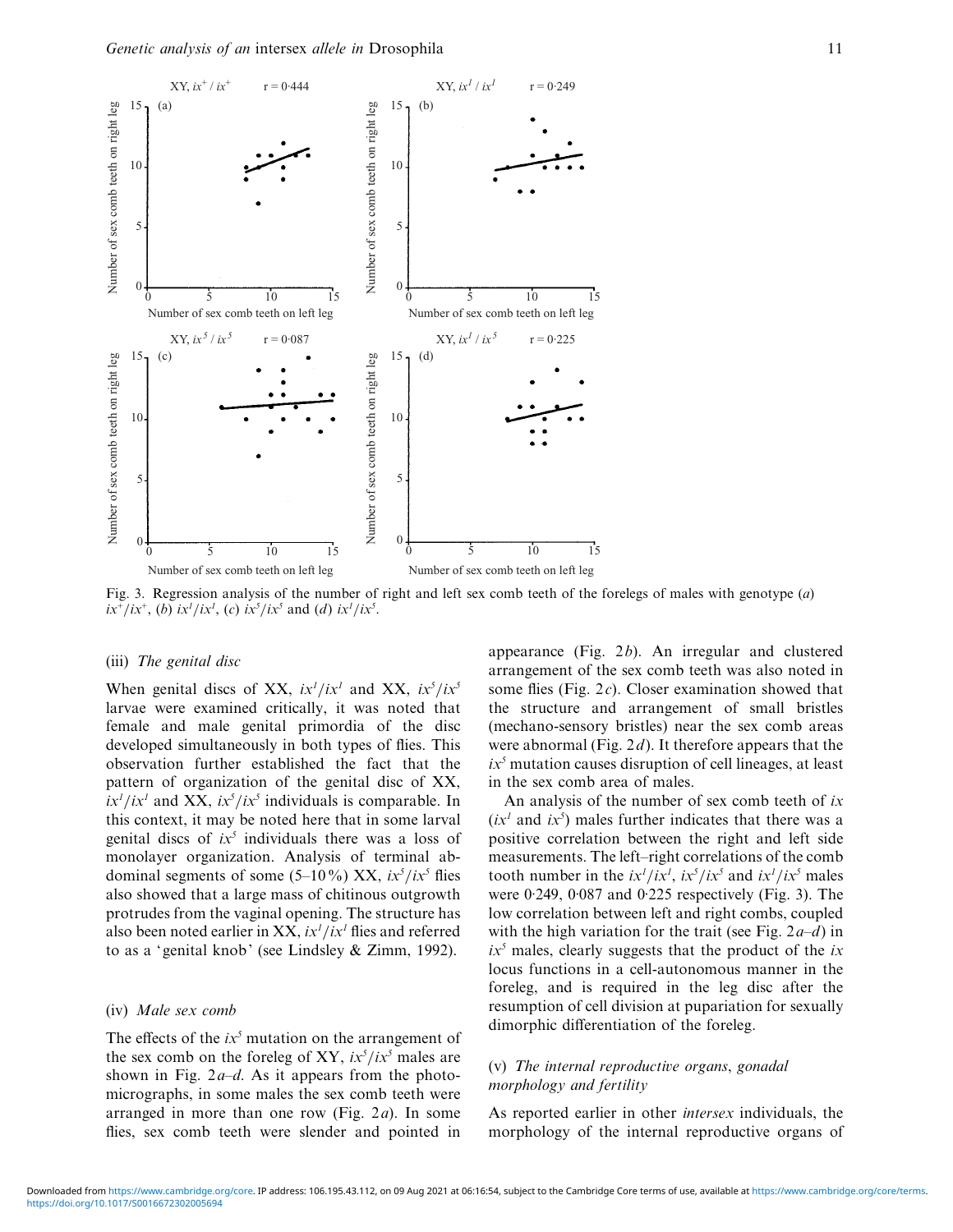

Fig. 4. Effects of  $ix^5$  mutation on the internal reproductive system of XY,  $ix^5/ix^5$  individuals at 29 °C. (*a*) An example of a rudimentary testis that was developed due to shifting the flies at restrictive temperature (29 °C). (*b*) Squash preparation of the testes shows spermatid heads of  $ix^5$  males at restrictive temperature 29 °C. Note the abnormal round sperm head morphology (arrow) in XY,  $i\dot{x}^5/i\dot{x}^5$  flies reared at 29 °C. EB, ejaculatory bulb; ED, ejaculatory duct; T, testis.

 $XX, i x<sup>5</sup>/i x<sup>5</sup>$  individuals was also intermediate between male and female. However, the internal reproductive organs of the haplo-X, *ix<sup>5</sup>* individuals were comparable to those of the normal males. However, when *ix<sup>5</sup>* males were reared at restrictive temperature (29 °C) the size of the gonads was reduced considerably (Fig. 4*a*). These males were partially sterile in comparison with their control sibs. Orcein-stained squash preparations of testes from  $ix^5$  males further showed that at restrictive temperature there was an increased frequency of dense, round sperm heads (Fig. 4*b*) instead of the long, narrow, condensed sperm heads of the wild-type males. It is possible that during spermatogenesis there may be a temperature-sensitive process that *ix*<sup>+</sup> regulates. Put another way, our results indicate that the *ix*<sup>+</sup> gene product is required at a well-defined stage of spermatogenesis, corresponding to the late primary spermatocyte–meiosis early spermatid interval.

## (vi) *Sexual behaiour*

Previous behavioural analysis of haplo-X *ix<sup>1</sup>* homozygotes indicated that although these individuals are morphologically normal males they exhibit decreased levels of courtship behaviour (McRobert & Tompkins, 1985; Tompkins, 1998). We have also noted here that  $XY, ix^5/ix^5$  males elicit much less courtship than their control sibs (data not included). On the other hand, the sexual behaviour of the diplo-X flies homozygous for the  $ix^5$  mutation was almost female-like.

## (vii) *Interaction with Sxl*

To see whether there is any interaction with *ix* and *Sxl* mutant alleles, female flies heterozygous for  $S x l^{f+1}/R$  $SxI^+$ ,  $ix^5/ix^5$  were generated and examined under the microscope as appropriate. Our results reveal that, like other *ix* alleles, there was weak genetic interaction between the *Sxl* and  $ix^5$  mutant. In fact  $Sx l^{f+1}$  has no great effect on the differentiation of sexually dimorphic tissues of haplo-X and diplo-X individuals carrying the  $ix^5$  mutant.

## **4. Discussion**

The genetic analysis of the  $ix<sup>5</sup>$  allele, as presented in this paper, demonstrates that, like other point mutations of *ix*, the  $ix^5$  allele also transformed diplo-X individuals into intersexes. A comparison of morphological and behavioural phenotypes of homozygotes of  $ix^1$ ,  $ix^2$  and  $ix^5$  indicates that these alleles of  $ix$ transform diplo-X individuals into intersexes. In addition, our data reveal that in  $ix^5$  males, sex comb teeth were frequently arranged in more than one row. Morphologically, the sex comb bristles were less masculinized. The  $ix^5$  mutant also affects the morphology of the mechanosensory bristles of the terminal abdominal segment of both male and female. These observations together lead us to believe that the *ix* mutant can also affect secondary sexual characters of haplo-X animals.

McRobert & Tompkins (1985) noted that haplo-X  $ix<sup>1</sup>$  homozygotes exhibit decreased levels of male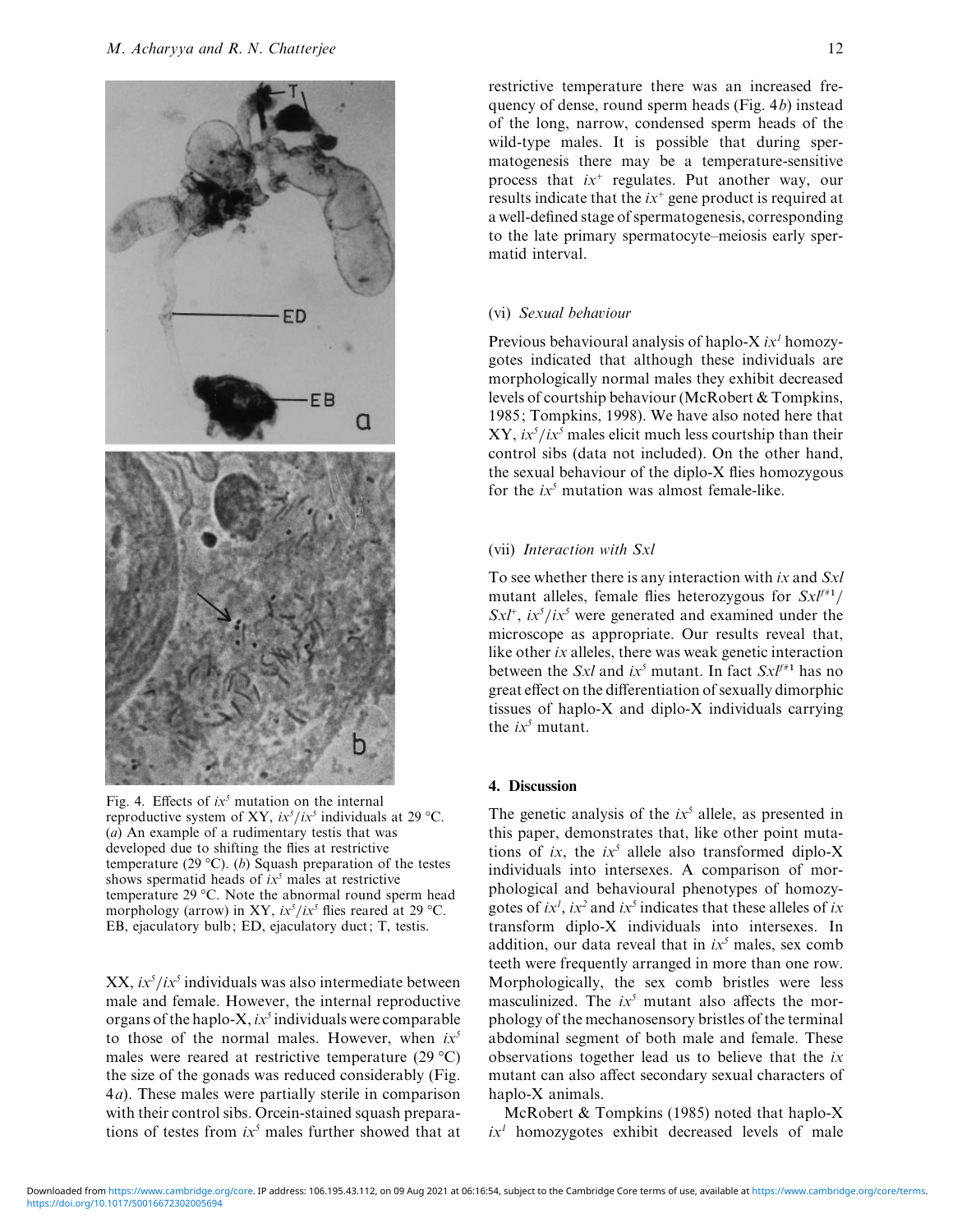courtship behaviour and that diplo-X *ix<sup>1</sup>* homozygotes behave as normal females. The data presented in this paper further provide evidence that, like  $ix<sup>1</sup>$  males,  $ix<sup>5</sup>$ males also exhibit decreased levels of courtship behaviour. We know that, like other aspects of sexual differentiation, sexual behaviour is governed by a hierarchy of sex regulatory genes (Burtis *et al*., 1991; see Tompkins, 1998). Mutations at these loci affect flies' courtship behaviour (Hall, 1994). However, we cannot rule out the possibility that the decreased level of courtship index relative to the Oregon R control is due to the abnormal arrangement of the sex comb teeth of  $ix^5$  males, since both Cook (1977) and Coyne (1985) noted that males lacking the foreleg tarsal segment holding the sex comb have great difficulty in grasping female genitalia and subsequently have reduced male mating ability. This view was greatly strengthened when we noted that the row of bristles near the tip of the female ovipositor is anchored by the male sex comb bristles during copulation (Coyne, 1985). Thus, having evidence in hand that there are abnormal arrangements of the sex comb teeth in *ix<sup>5</sup>* males, it is not unreasonable to infer an indirect role of *ix* in regulating the sexual behaviour of males. Abnormal bristle morphology of the terminal abdominal segments of the  $ix^5$  homozygotes (Fig. 1*a–f*) supports this view.

Results of our study further reveal that in  $ix^5$  males fertility is reduced significantly. At restrictive temperature (29  $\textdegree$ C), *ix*<sup>5</sup> males developed as almost sterile males. However, when raised at permissive temperature (18 °C) they developed as sexually normal and fertile males. These data together provide evidence that normal function of  $ix^+$  not only acts in the pathway with *dsx* to control morphology of diplo-X animals, but also acts in a separate pathway for sexual differentiation.

When the above analyses of the  $ix^5$  allele are considered together with the results of previous epistatic analyses of *ix<sup>1</sup>* and *ix<sup>2</sup>* with *dsx*, *tra* and *tra*-*2* (Baker & Ridge, 1980; Chase & Baker, 1995) and the observation that the transcriptional profile of *dsx* is unaltered in heterozygous  $ix^{1}/ix^{2}$ ,  $ix^{1}/ix^{3}$  and  $ix^{2}/ix^{3}$ genetic backgrounds (Nagoshi *et al*., 1988), *ix*<sup>+</sup> would appear to be positioned within the sex determination regulatoryhierarchyat the samelevel as,orsubsequent to, *dsx*. Data presented here further indicate that the  $ix^+$  product is required not only to repress male differentiation function in diplo-X animals but also to function in haplo-X individuals in some aspects. The multiple roles of  $ix^+$  represent the functioning of IX protein. It is possible that *ix*'s different functions are due to spatial and/or temporal control of either *ix*'s activity or the activities of factors that interact with other sex regulatory genes, including *her*, or its targets (Li & Baker, 1998). This is not a unique property of *ix*+, since, for example, the *sisterless*-*b* (*sis*-*b*) gene also

activation of the *Sxl* early promoter (*Sxlpe*) and for the development of the peripheral nervous system, depending on when *sis*-*b* is expressed and what factors it interacts with (reviewed by Cline & Meyer, 1996; Villares & Cabrera, 1987). Investigations at the molecular level should lead to finer understanding of the role of the  $ix^+$  product in the regulation of the sex determination process.

The work presented here has been supported by UGC research grant (F.3-180}2001 (SR II) dt. 29.3.2001) to R.N.C. Stocks were obtained from Bowling Green stock centre, USA and Umea Drosophila stock centre, Sweden.

## **References**

- Baker, B. S. & Ridge, K. (1980). Sex and the single cell. On the action of major loci affecting sex determination in *Drosophila melanogaster*. *Genetics* **94**, 383–423.
- Burtis, K. C., Coshigano, K. T., Baker, B. S. & Wensink, P. C. (1991). The *doublesex* proteins of *Drosophila melanogaster* bind directly to a sex-specific yolk protein gene enhancer. *EMBO Journal* **10**, 2577–2582.
- Chase, B. A. & Baker, B. S. (1995). A genetic analysis of *intersex*, a gene regulating sexual differentiation in *Drosophila melanogaster* females. *Genetics* **139**, 1649– 1661.
- Chatterjee, R. N. (1994). Allele of *intersex* (*ix*). *Drosophila Information Serice* **75**, 33–34.
- Cline, T. W. & Meyer, B. J. (1996). Vive la difference: males vs females in flies vs worms. *Annual Reiew of Genetics* **30**, 637–702.
- Cook, R. M. (1977). Behavioural role of sex combs in *Drosophila melanogaster* and *Drosophila simulans*. *Behaior Genetics* **7**, 349–357.
- Coyne, J. A. (1985). Genetic studies of three sibling species of *Drosophila* with relationship to theories of speciation. *Genetical Research* **46**, 169–192.
- Hall, J. C. (1994). The mating of a fly. *Science* **264**, 1704–1714.
- Keisman, E. L., Christiansen, A. E. & Baker, B. S. (2001). The sex determination gene *doublesex* regulates the  $A/P$ organizer to direct sex-specific patterns of growth in the *Drosophila* genital imaginal disc. *Deelopmental Cell* **1**, 215–225.
- Kroeger, H. (1959). The genetic control of genital morphology in *Drosophila*. *Archi der Entwicklungsmechanik der Organismen* **151**, 301–322.
- Li, H. & Baker, B. S. (1998). *hermaphrodite* and *doublesex* function both dependently and independently to control various aspects of sexual differentiation in *Drosophila*. *Deelopment* **125**, 2641–2651.
- Lifschytz, E. & Harven, D. (1977). Gene expression and the control of spermatid morphogenesis in *Drosophila melanogaster*. *Deelopmental Biology* **58**, 276–294.
- Lindsley, D. I. & Zimm, G. (1992). *The Genome of* Drosophila melanogaster. San Diego: Academic Press.
- McRobert, S. P. & Tompkins, L. (1985). The effect of *transformer*, *doublesex* and *intersex* mutations on the sexual behavior of *Drosophila melanogaster*. *Genetics* **111**, 89–96.
- Meyer, H. U. (1958). New mutant report. *Drosophila Information Serice* **25**, 73.
- Morgan, T., Redfield, H. & Morgan, V. (1943). Maintenance of a *Drosophila* stock center in connection with